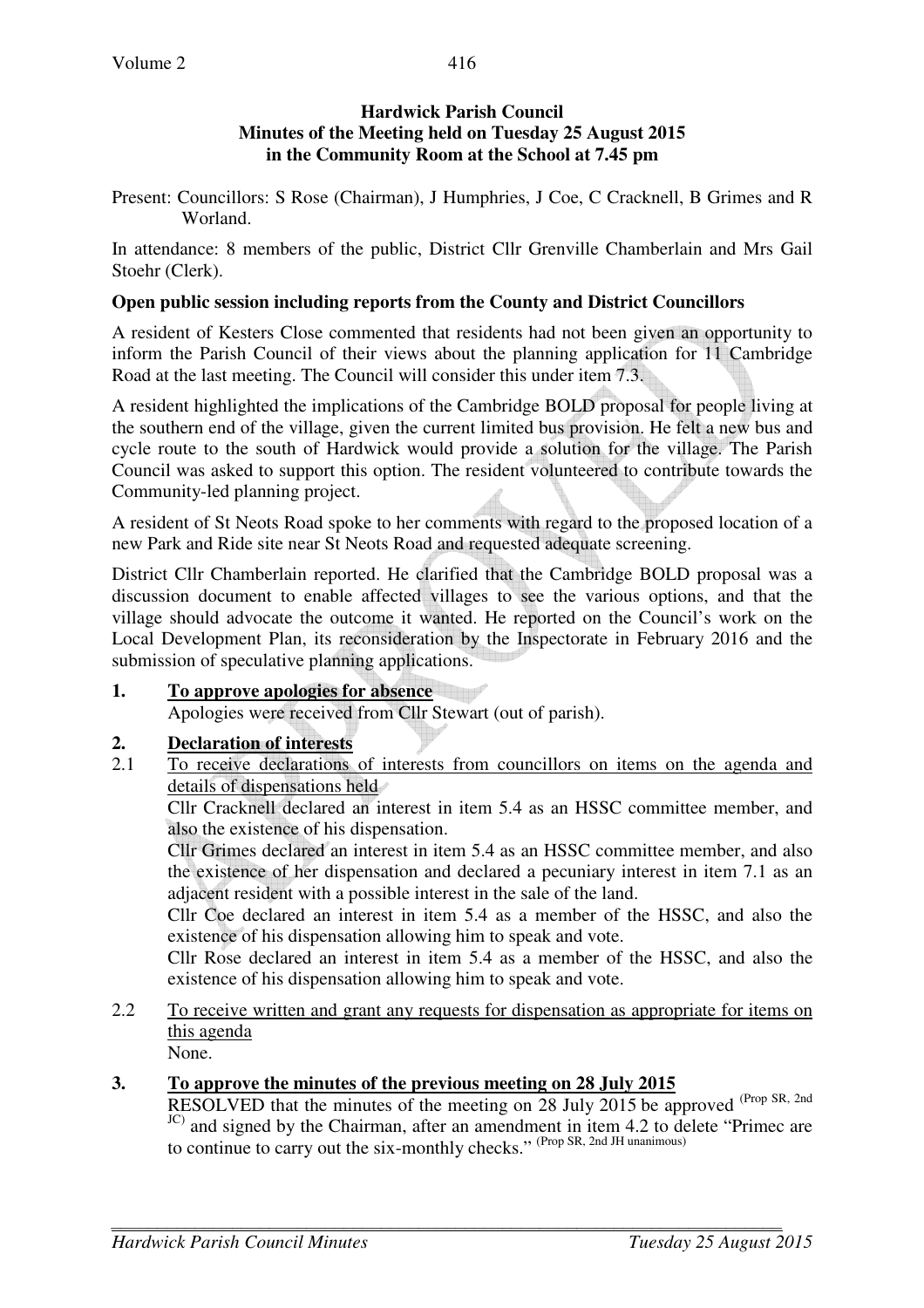- **4. Matters arising and carried forward from the last or previous meetings for discussion/decisions**
- 4.1 (4.1) Village Improvement Plans to consider setting up a Working Group and any other action to be taken

RESOLVED having agreed a village improvement plan to be a good idea to gratefully accept the kind offer of Mr Martin Casey to lead the production of a village development plan and appoint Cllrs Humphries and Grimes to be the Parish Council's representatives to work with Mr Cassey and future volunteers to produce the plan for consideration at a future Council meeting..

RESOLVED to ask people at the drop in event on 8 September whether they would be willing to be involved with the village improvement plan (Prop JH, 2nd BG unanimous)

4.2 (5.1) Dog fouling at wooded area off Egremont Road – to consider the costs of a notice RESOLVED not to proceed with the dog fouling sign. (Prop JH, 2nd CC unanimous)

4.3 (5.2) Operation Oaklands Smart Water signs – to consider the costs of additional signs RESOLVED to buy one more sign at a cost of £35 for Toft Road and that Cllr Worland should install this subject to a written risk assessment. (Prop JH, 2nd CC unanimous)

- 4.4 (7.4) Proposal to appoint a notice board key holder RESOLVED unanimously to appoint Cllr Cracknell as the notice board key holder. (Prop SR, 2nd JH unanimous)
- 4.5  $(7.7)$  Proposal that the Egremont Road play area gate be re-hung outwards RoSPA's advice RESOLVED to accept the quote from Cambourne Parish Council for approximately £40 to adjust the spring on the gate. (Prop BG, 2nd JH unanimous)
- 4.6 (9) Proposal that the meetings start earlier The proposal was withdrawn by Cllr Humphries..
- 4.7 (9) Proposal that Finance be an earlier agenda item This item was deferred to the next meeting as Cllr Stewart was not present.
- 4.8 (Open) Hardwick Happenings appointment of Editor(s) and terms and conditions RESOLVED to appoint Peter Cornwell as Editor and to defer discussion of the terms and conditions to a future meeting. The Chairman will advise Mr Cornwell of the appointment.
- 4.9 (Open) Hardwick Happenings advertising income and Editor's request for funding RESOLVED to defer this item to a future meeting and to note the Clerk's advice on the VAT implications and requirements for advertising income and business supply. The Chairman has advised the Editorial team on VAT issues.

**Other** 

4.10 (7.6) It was noted that there was already a dog bin in this location.

# **5. Correspondence/communications received**

5.1 Resident – complaint about the Parish Council's voting procedure at the last two meetings

 RESOLVED to consider this matter in the complainant's absence and that the public and press should not be excluded.  $(\text{Prop }JH, 2nd JC)$ 

The Council's policy for handling complaints was followed.

RESOLVED to thank the complainant sincerely for bringing this matter to the Council's attention and to confirm that the Parish Council will comply with Standing Orders in the future. (Prop CC, 2nd JH unanimous)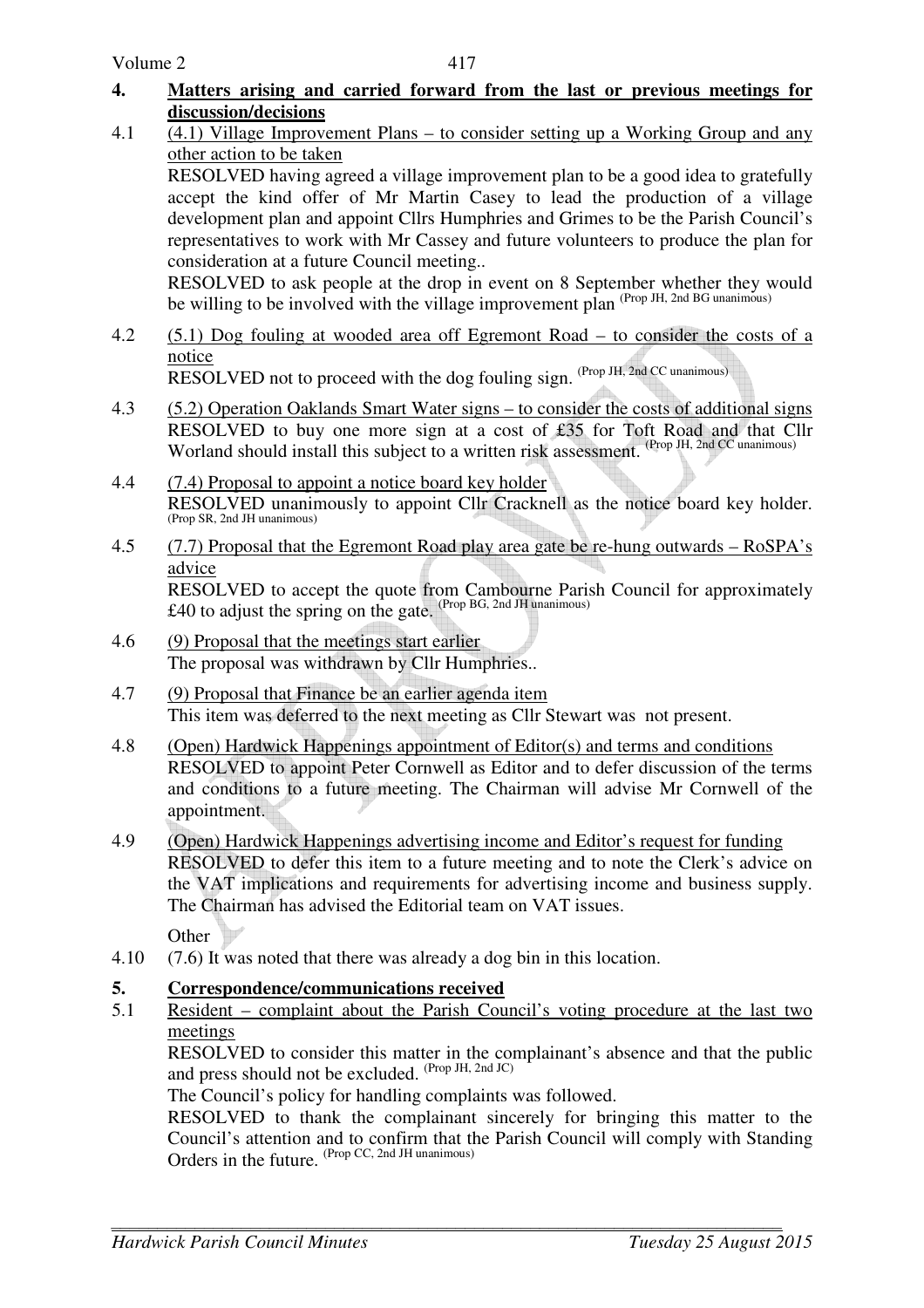#### Volume 2

- 5.2 Residents' play equipment meeting Charity bank account opening and signatories RESOLVED to thank the group for their kind offer to raise funds and to point them in the direction of Comberton Playground Project for information, and ask them to bring proposals for a play scheme and how it should be funded to a future meeting. <sup>(Prop SR, 2nd BG unanimous)</sup>
- 5.3 Resident concern at the loss of a street light in Pippin Walk

RESOLVED unanimously to respond that the loss of street lighting following the County Council's recent project was the decision of the County Council. Lighting is to be considered under the Village Improvement Plan. (Prop BG, 2nd SR)

5.4 HSSC request for a stud wall for new darts area

 RESOLVED unanimously that the Parish Council grants permission for the temporary stud wall, <sup>(Prop BG, 2nd CC unanimous)</sup> subject to the amendment <sup>(Prop SR)</sup> that the Parish Council retains the right to its removal having given 6 months' prior notice, and the amendment  $^{(Prop\ JH)}$  that the window should be retained.

### 5.5 Speedwatch

 RESOLVED unanimously to resurrect the Speedwatch team, arrange training and place an article in the newsletter and on the website inviting volunteers to come forward. (Prop SR, 2nd RW unanimous)

5.6 Proposed yellow lines from Cambridge Road, along Egremont Road to the first culde-sac on the right hand side, from Cambridge Road, along Limes Road to Ellison Lane and from the junction with St Neots Road, to the BT telephone exchange – to consider correspondence from CCC and the next steps

 The Clerk advised the Parish Council before the motion was voted on that the Council could incorporate what had been considered and the reasons for the decision into the resolution should it so wish as the minutes did not record the discussions at meetings. RESOLVED to ask CCC to proceed with the installation of yellow lines at all the locations, to encourage safer parking around the School and legal parking. <sup>(Prop JH, 2nd</sup> BG, carried with 3 in favour, 2 against and 1 abstention)

- 5.7 Cahills Corner proposed works to consider costs and the next steps Cllr Grimes left the meeting briefly at 9.35 pm and re-joined the meeting at 9.37 pm. RESOLVED to proceed with the project at the cost of £25,635.70, as detailed by Skanska and with the County Council admin and overseeing costs at approximately 20%. (Prop RW, 2nd JH, carried with 5 in favour and 1 against)
- 5.8 CCC Minor Highway Improvement Scheme invitation to bid RESOLVED that no application is to be made at this time. <sup>(Prop SR 2nd JH unanimous)</sup>
- **6. Planning Applications and Decision notices and tree works applications** Mr Tony Gill and Mrs Pauline Joslin were invited by the Chairman to outline the applications and make their recommendations for items 6.1.1 to 6.1.3
- 6.1 Planning applications received since the last meeting
- 6.1.1 S/1794/15/FL 325 St Neots Road single storey rear extension RESOLVED to recommend approval. (Prop BG, 2nd SR unanimous)
- 6.1.2 S/1831/15/FL 19 Laxton Avenue two storey side extension RESOLVED unanimously that the Parish council had no objections. (Prop BG, 2nd JH unanimous)
- 6.1.3 S/1881/15/FL 37 St Neots Road Change style of roof to form rooms in a roof space with rear balcony RESOLVED to recommend approval. (Prop BG, 2nd JH unanimous)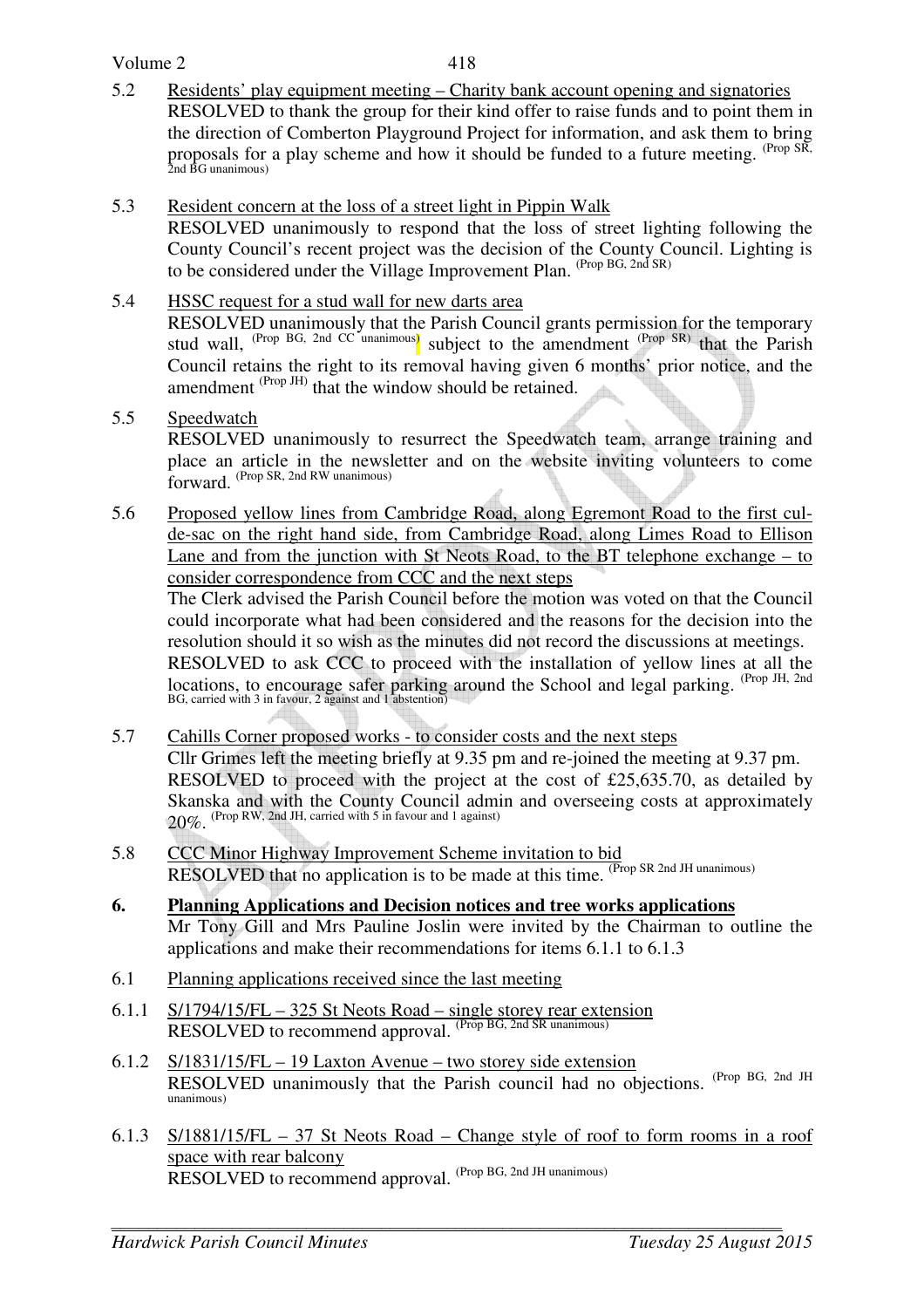6.2 SCDC Decision Notices

Details of planning permissions granted by SCDC or refusal notices since the last meeting can be viewed on the SCDC Planning Portal at http://plan.scambs.gov.uk/.

6.2.1 S/1822/15/FL – 4 Sadlers Close – Retractable swimming pool enclosure over an existing swimming pool – Permission granted by SCDC.

The planning application for 11 Cambridge Road had not as yet been determined. Letters of objection from residents were noted.

6.3 Tree Works None.

#### **7. Members reports and items for information only**

7.1 Report on St Neots Road development; report on S106 planning obligations meeting held at SCDC offices on 30 July and to consider if any action is necessary

Cllr Grimes, having previously declared an interest in this item, left the meeting at 10.02 pm.

RESOLVED unanimously that all members should attend the Developer's drop in meeting on 8 September. (Prop JH, 2nd CC unanimous)

RESOLVED that the Parish Council survey the residents at the drop in meeting on 8 September, and to issue 300 copies of the survey, which is to run for one month, and also to be published on the website. Cllr Coe is to hand out and collect the surveys (Prop JH, 2nd CC unanimous)

Cllr Grimes re-joined the meeting at 10.17 pm.

7.2 Report on meeting with the Sports Club to discuss recreation ground maintenance and to consider any actions necessary

RESOLVED to check when the Amenity spray is taking place.

Cllr Coe is to draw up a three year programme for all grounds maintenance (including aspects such as top dressing, vertidraining, weed spraying, fertilising and boundary maintenance) so that the Council can consider this at a future meeting.

7.3 To consider how the Council can respond to planning applications between meetings and if a planning committee is required Deferred to a future meeting.

#### **8. Finance, procedure and risk assessment**

- 8.1 To consider any quotes for urgent work required because of risk
- 8.1.1 St Mary's play area swing end and central casting replacement

 Clarification is to be obtained from RPM before this to be considered further as to how they had come to the conclusions that the part required replacement as cllr Worland had been on site when RPM had been unable to get the bolts undone. Reports had been received that the public right of way path leading to the play area

was in poor condition. This is to be reported to CCC.

8.2 To receive play areas and skate park inspection reports RESOLVED to receive the reports on the Egremont Road and Church play areas. The remaining reports are to be emailed to the Clerk.

#### 8.3 To receive the financial report and approve the payment of bills

RESOLVED to receive the financial report and that the invoices and bank statements be checked before the cheques are signed <sup>(Prop SR, 2nd JH unanimous)</sup>.

RESOLVED that the payments as listed in the finance report should be paid, plus Coulson (pavilion tiles) £214.92, Maypole Manufacturing Ltd (bus shelter repairs) £987.90, Grounds by Rounds (grounds maintenance) £1041.53 and RPM (skate park